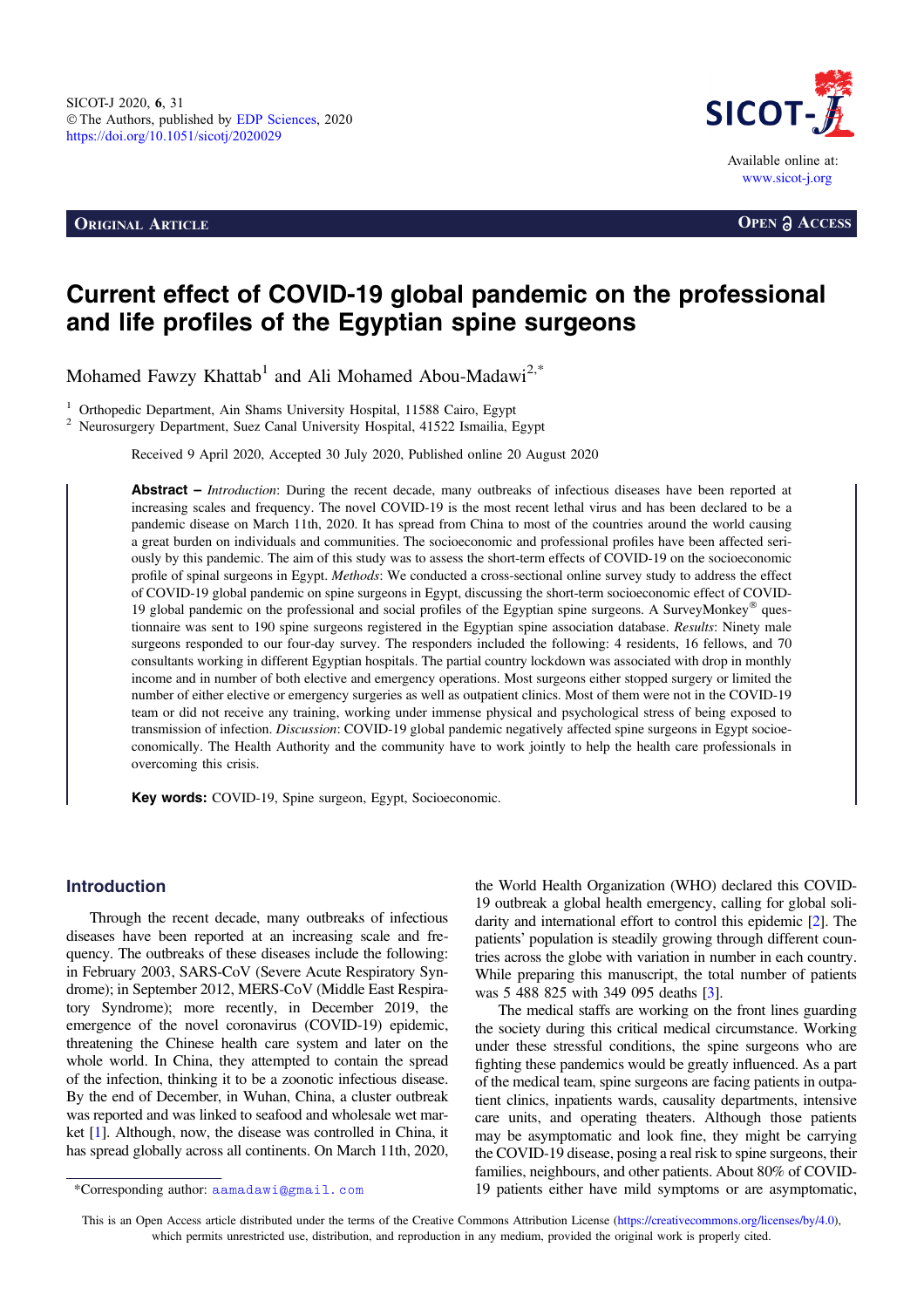so there are false negative tests [[4\]](#page-4-0). Spending considerable time in operating theaters which are typically COVID-19 wind tunnels is a major risk for all attendants. So, we have to consider every patient we see or operate on as being COVID-19-positive unless proved otherwise.

In different spinal procedures, we use, drills, hammers, burrs, osteotomes, etc.; these can splash virus onto the ceiling, other metal, and surrounding surfaces. COVID-19 virus can withstand living on these surfaces for 2–3 days. Therefore, any surgery during the following 2 days will expose again all attendants to the virus sucked by the fans and blown again through the AC or ventilator system. The virus load here is very severe compared to touching an ordinary button used in our daily lives and then touching your eyes or nose [\[5\]](#page-4-0). This load could be deadly due to cytokine storm, causing inflammation and wreaking havoc in the lungs with subsequent long-term lung damage and fibrosis, causing functional disability [[6](#page-4-0)–[9](#page-5-0)]. This is why the death rate is 10–12.5% among doctors regardless of their age group. Age, underlying disease, secondary infection, and elevated inflammatory indicators in blood are predictors of fatal outcome. Mortality might be due to virusactivated cytokine storm syndrome or fulminant myocarditis [[10](#page-5-0)]. Up until now, despite the ongoing investigation [\[11](#page-5-0)], the mainstay of clinical management is symptomatic treatment with organ support in intensive care for severely ill patients.

According to the Egyptian Spine Association Registry, we have 250 active spine surgeons. Those Egyptian spine surgeons have unique professional life due to multifactorial background, including social, economic, and scientific factors. Egypt is a unique country having many well-educated, talented, and skilled healthcare providers. The low monthly income is the drive pushing spine surgeons to work in many places including university hospitals, Ministry of Health (governmental) hospitals, military hospitals, private hospitals, and their own private outpatient clinics. The COVID-19 pandemic resulted in a wide range of socioeconomic consequences including disruption of trade and travel, psychological and physical burden, severe pressure on the medical health service and suppliers, and loss of lives and sickness [\[12\]](#page-5-0). The aim of this study is to assess the short-term effects of COVID-19 on the socioeconomic profile of spine surgeons in Egypt.

## Material and methods

Cross-sectional online survey study to address the effect of COVID-19 global pandemic on the life and professional profile of spine surgeons in Egypt was conducted. This survey aimed to address the short-term socioeconomic effect of COVID-19 global pandemic on the professional and social profiles of the Egyptian spine surgeons. To our knowledge this was the first study of the short-term socioeconomic effect of COVID-19 novel virus on Egyptian spine surgeons. The questions in the survey were designed by the authors and not quoted from any other platform due to the unique characteristics of the Egyptian spine surgeons. The questionnaire was divided into 10 clear, simple, and reproducible questions, each one meant to measure specific parameter. The main parameters were economic factors, practice, knowledge, and attitude towards the COVID-19 novel virus.

During the period between March 30th and April 2nd, 2020, during the country's lockdown period, a SurveyMonkey® questionnaire was sent to 190 spine surgeons registered in the Egyptian spine association database. The questionnaire consisted of 10 questions: (1) assessing the professional rank; (2) evaluating place of work; (3) analyzing the effect on monthly income; (4) identifying the drop in the number of outpatient clinic cases; (5) identifying the effect on emergency spine cases; (6) assessing if there is postoperative complications, especially the respiratory complications; (7) examining the surgeon's response to the lockdown due to the pandemic; (8) seeing if any spine surgeons participate in COVID-19 team; (9) seeing if any spine surgeons got training to deal with COVID-19 pandemic; (10) assessing the surgeon's health state in relation to the current pandemic.

#### Statistical analysis

In this short-term descriptive study, a descriptive statistic was performed using the mean and standard deviation for numerical data while number and percentage were used for qualitative data. Analysis was performed by Statistical Package for Social Science SPSS (version 20, Chicago, Inc.).

## **Results**

Descriptive cross-sectional survey study has been conducted to assess the burden of the novel coronavirus global pandemic on Egyptian spine surgeons. A total of 90 Egyptian spine surgeons out of 190 were able to complete the questionnaire at the given week from March 30th, 2020, to April 2nd, 2020. The survey responders were as follows: 35 responded on March 30th; 16 on March 31st; 36 on April 1st; and the last 3 on April 2nd.

The responders were 4 (4.4%) orthopedic residents, 16 (17.78%) spine fellows, and 70 (77.78%) spine consultants. All were males and representing the different sectors of spine health care system in Egypt. The Egyptian spine system allows doctors to work in many hospitals. This survey showed that 37 (41.11%) spine surgeons were working in university hospitals, 10 (11.11%) in the Ministry of Health, 9 (10%) in private hospitals, and 5 (5.6%) in private offices, and 29 (32.22%) spine surgeons were working in more than one health care providing hospitals, including university, Ministry of Health, private hospitals, and private offices [\(Table 1](#page-2-0)). From the above described criteria of the 90 responders, we consider that those 90 surgeons represent and speak for the whole spine surgeons in Egypt.

The direct economic effect on the spine surgeon's monthly income was addressed by the questionnaire, and it was shown that 78 (86.7%) spine surgeons experienced a drop in their monthly salary and 12 were not affected. Overall, 37 (41.11%) spine surgeons lost 50% of their monthly income, 22 (24.44%) lost 80%, 12 (13.33%) lost 70%, and 6 (6.67%) lost 20%; 12 (13.3%) have the same income, and one resident who is working in a private hospital lost all of his monthly income due to lockdown ([Table 2\)](#page-2-0).

During this lockdown and fear of catching COVID-19 infection, 24 (27%) spine surgeons stopped the outpatient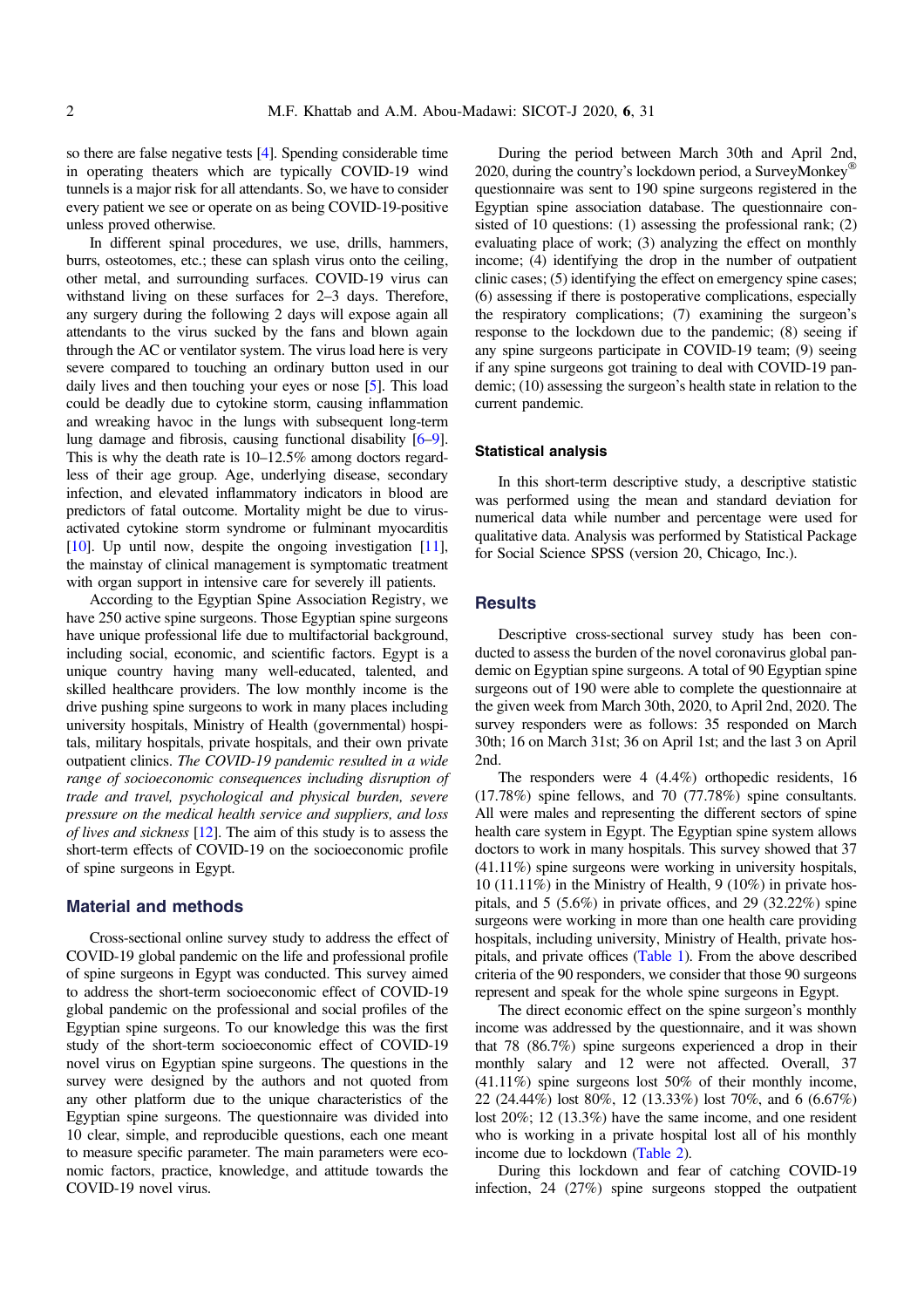<span id="page-2-0"></span>Table 1. Distribution of spine surgeons according to workplace.

| Workplace                    | Responders $(\% )$ |
|------------------------------|--------------------|
| University hospitals         | 37(41.1)           |
| Ministry of Health hospitals | 10(11.1)           |
| Private hospitals            | 9(10)              |
| Private office               | 5(5.6)             |
| All of the above             | 29(32.2)           |

Table 2. Effects of COVID-19 on spine surgeons' monthly income.

| Income loss $(\%)$ | Responders $(\% )$ |
|--------------------|--------------------|
| $\overline{0}$     | 12(13.3)           |
| 20                 | 6(6.7)             |
| 50                 | 37(41.1)           |
| 70                 | 12(13.3)           |
| 80                 | 22(24.4)           |
| 100                | 1(1.1)             |

clinics completely, but 73% are still running it with a drop in the number of cases: 42 (46.67%) spine surgeons reported a drop of 75% of their outpatient clinic cases, 19 (21.11%) a drop of 50%, and 5 (5.6%) a drop of 25% (Table 3).

Egypt suffers from heavy traffic congestion and spine trauma is a common practice among spine surgeons. During this global pandemic, 74 (82.2%) spine surgeons reported that the number of spine emergency cases dropped down, 4 (4.4%) reported an increase in the number of emergency cases, and 12 (13.3%) reported the same rate as before the pandemic (Figure 1).

In order to avoid depletion of our healthcare system resources, the governmental hospitals either stopped or decreased the number of the elective cases, while the private hospitals continued operating elective cases. This study survey addressed the surgeon's response and it reported that 8 (8.9%) spine surgeons stopped operation at all, and 82 were still operating. Those 82 operating surgeons included 52 (57.8%) surgeons operating only on emergency cases; 28 (31.1%) spine

Table 3. Effect of COVID-19 on outpatient clinics of spine surgeons.

| Outpatient clinic performance | Responders $(\% )$ |
|-------------------------------|--------------------|
| Stopped outpatient clinic     | 24(26.7)           |
| Running clinic with 75% drop  | 42 (46.7)          |
| Running clinic with 50% drop  | 19(21.1)           |
| Running clinic with 25% drop  | 5(5.6)             |

surgeons, both elective and emergency cases; and 2 (2.2%) surgeons, only elective cases ([Figure 2\)](#page-3-0).

Operating in such a pandemic is risky for the surgeon and the patients as well, and the incidence of complications may increase, especially the postoperative chest complications. The postoperative period for 95% of the operating spine surgeons' patients was uneventful, while 5% of surgeons noticed postoperative respiratory problems with their cases including one case of pneumonia. Laboratory tests were negative for COVID-19. This case went under operation in a university hospital as an emergency case and interestingly this surgeon did not receive training on how to manage COVID-19 pandemic. Another surgeon was confronted with a case of postoperative respiratory complication suspected to be COVID-19 infection, and later on, it turned out to be COVID-19 negative. He is a consultant working in a university hospital, his monthly income dropped by 80%, he did not receive training on how to deal with COVID-19 pandemic, and he stopped surgeries after that event.

Some hospitals asked spine surgeons to help in leading or assisting COVID-19 team. This survey study reported that 95% of the spine surgeons did not participate in COVID-19 team, while only 5 spine surgeons (5.6%) participated COVID-19 team. Asking the surgeons if they had got training for this COVID-19 global pandemic, we found that 23 (25.6%) had training, while 67 (74.4%) spine surgeons did not receive training on how to manage or deal with COVID-19 patients.

Health care providers may be exposed to asymptomatic COVID-19 cases. That is why asking the spine surgeons about their health state in the current pandemic is essential. In this



Change in Emergency Operations

Figure 1. Effect of COVID-19 on the rate of emergency spine cases.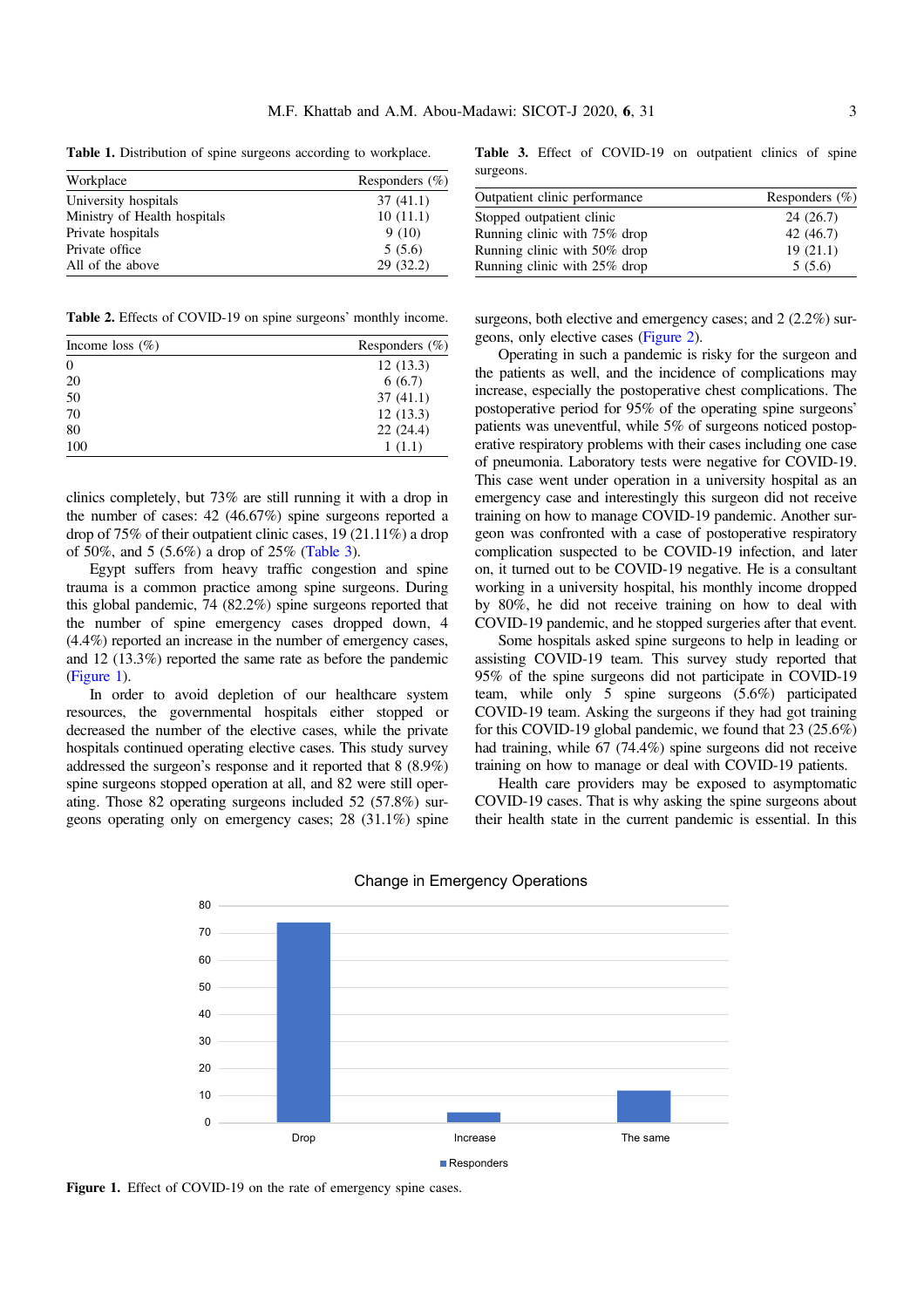<span id="page-3-0"></span>

#### Operative Profile of Spinal Surgeons

Figure 2. Effect of COVID-19 on profile of surgical practice among spine surgeons.

study, 11 spine surgeons had some symptoms related to the disease such as sore throat or cough; however, none of them have been tested for COVID-19 or proved to have it. The other 79 spine surgeons were asymptomatic and healthy.

# **Discussion**

The current COVID-19 global pandemic has global health and socioeconomic burdens. Spine health care providers and the whole community may be drastically affected. Egypt is an important country in the middle east region that has a unique health care system. Once COVID-19 cases started to be diagnosed and reported, the government started to implement mitigation policy. By the night of 25 March, community lockdown has been applied from 7 pm to 6 am and Friday and Saturday were assigned as a complete lockdown. This has a major effect on the community, health care providers, and spine surgeons [\[13](#page-5-0)].

The COVID-19 global pandemic crisis negatively affects the professional and life profiles of the Egyptian spine surgeons in many aspects. These aspects include the following: (1) rules directed by the government such as lockdown to decrease the number of COVID-19 infected cases; (2) fear of patients to go outside and seek spine surgeons' advice; (3) risk of infection for doctors as they visit hospitals; (4) fear of transmitting infection to their family and patients; (5) fear of getting more postoperative complications, especially the postoperative respiratory infection; (6) some reports concluding that the smoke resulting from using Bovie electrocautery in spine wound exposure can negatively affect respiratory system; (7) some reports highlighting that the high-speed burr usage can lead to spread of COVID-19 virus from symptomatic patients; (8) possible aerosolization of the virus from asymptomatic patient during intubation or extubation being a risk, in a negative flow operating theaters, as the virus might settle in the wind tunnel; (9) limited availability of Personal Protective Equipment (PPE).

Cross-sectional survey study was conducted addressing the short-term effect on spine surgeons; 90 out of 190 spine surgeons registered in the Egyptian spine association have responded to the survey. Some of the registered Egyptian spine surgeons work in the Gulf region or in different western countries and this explains the difference between survey responders and the registered surgeons. 17.78% of the responders were fellows and 4.44% were residents; this demonstrates that most of the residents and young fellows are busy in the hospital's emergency rooms.

Egyptian spine surgeons have limited monthly income; for that reason, most of them work in many places; the availability of private hospitals and national geographical distribution may affect this rule. This study showed that 32.2% are working in more than two hospitals and private offices; this may reflect the stressful daily life, and the time spent in driving between these hospitals which should be considered as stress time as well. This may add risk of harvesting infection from different sources.

The monthly income was lost totally for one resident working in private hospital. The younger the surgeon is, the more vulnerable he is to economic crisis. The monthly income was not affected in 13% of cases, as they are consultants working in many hospitals and have private offices. From this survey, if the lockdown is implemented for a longer period and the physician is young and is working in private hospital, he is more vulnerable to economic drawbacks. The medical syndicate must be aware of that and offer support to the young generations during these hard times.

The number of spine outpatient clinic visitors dropped. The prime minister announced partial country lockdown from 7 pm to 6 am, plus complete country lockdown is implemented on Friday and Saturday. In this survey, 27% of outpatient clinics were stopped; the presence of health care providers is important, and some colleagues joined the telemedicine as a backup; it is free to help patients to stay at home and seek free medical advice online. The drop in the emergency cases is due to country lockdown and decrease of pedestrians and car accidents, which may decrease the number of trauma cases.

According to the authority recommendations during pandemics, it is important to maintain all the health care system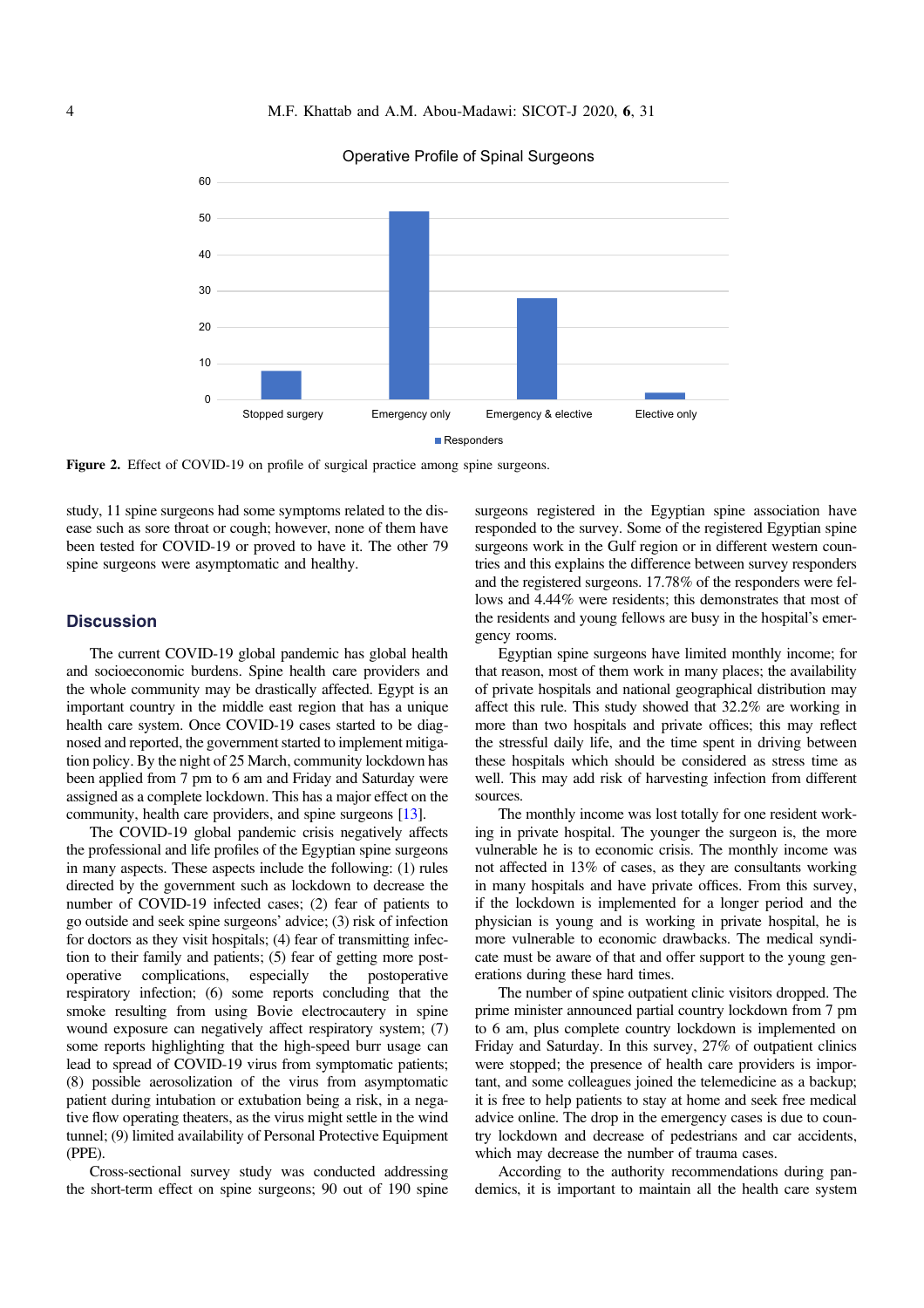<span id="page-4-0"></span>resources and to reduce their depletion. It was recommended to decrease the number of elective surgeries to decrease the burden on intensive care units and reserve ventilators for needs. The response varies from private to governmental hospitals; Does the economic factor have a role? maybe! New guideline has been issued from the NASS to assist spine care providers and health care authorities in making informed decisions on behalf of spinal disorders patients during this difficult time [[14](#page-5-0)]. Decision-making should take into consideration the following: (1) local conditions, policies, rules, and regulations; (2) patient conditions, including health status, risk of illness, and risk of exposure to COVID-19; (3) staff availability and PPE considering preserving resources; (4) current and projected local COVID-19 cases [\[14](#page-5-0)]. We followed these recommendations and other ones as well [\[15\]](#page-5-0), as it is the necessity and current status that we have to deal with.

Despite this, a minority of colleagues still operate the elective cases; the lockdown, the economic state, and the need to have salary are the driving forces. This issue has been reported by Ghogawala et al. [[16](#page-5-0)] as a consequence of a reduction in elective surgery through which revenue is lost by hospitals and surgeons, and the magnitudes of the effect of revenues lost on surgeons vary widely depending on the institutional model for compensation.

It is important during the pandemic to decrease the surgeries to limit the burden on health care system; respiratory complication may be anticipated especially in emergency cases, anticipated more in university hospitals, and we noticed that surgeons are not trained to deal with the COVID-19 pandemic.

It is of utmost importance and its one of the rules by the local health administration to supply all the medical health care and spine surgeons with the up-to-date Personal Protective Equipment (PPE). We have limited resources in our country and we use only conventional surgical masks and gloves as PPE in many centers. The psychological aspect of the spine heath care providers goes side by side with the physical aspect of this pandemic. They know well that this infection is easily transmitted and it can be lethal and, with such exposure with inadequate PPE, they work under severe pressure. There are some medical health care facilities that have been locked down due to reported COVID-19 among some of its staff. Our survey study showed that 12% of our sample have some minor symptoms such as cough or sore throat and they panicked and sought medical consultation. So far, we did not have any reports of COVID-19 among spine surgeons in our country.

No doubt that the medical health care profile, including the Egyptian spine care providers, has changed through this COVID-19 pandemic. These changes include the following: (1) decrease in the number of elective and emergency operations; (2) increase in the number of telemedicine clinic sessions; (3) increase in enthusiasm and researches; and (4) increase in the number of online training and educational webinars. This change in practice profile of Egyptian spine surgeons has been recently reported by Indian study from Ophthalmological group who reported similar results [[17](#page-5-0)]. They reported that majority of Indian Ophthalmologists stopped seeing patients during the lockdown with near total cessation of elective surgeries, while the emergency services were still being attended to by 27.5% of the responders. Another study [[18](#page-5-0)] from Marseille, France

reporting the possibility to take care of spinal patients during the COVID-19 pandemic. They reported a decrease of 50% of total number of surgical procedures. This included a stable number of tumors and infection while a significant decrease in the number of trauma and degenerative cases. To the best of our knowledge there is no report of the effects of COVID-19 novel virus on socioeconomic profile of spine surgeons. Most of these reports were concerned with personal protection and updated guidelines for what is urgent or emergent during the pandemic lockdown [[14](#page-5-0), [19,](#page-5-0) [20](#page-5-0)].

#### Study limitations

The number of participants of spine surgeons in the survey undertaken was limited, although they represent whole community of spine surgeons. There is lack on data of the emerging disease's pathogenesis, fatalities, natural history, and management.

## **Conclusion**

COVID-19 global pandemic negatively affected spine surgeons in Egypt socioeconomically. The Health Authority and the community have to work jointly to help the health care professionals in overcoming this crisis.

# Disclosures of Conflict of Interest

The article does not contain information about medical device(s)/drug(s).

No funds were received in support of this work.

The authors do not report any conflict of interest, any research funding, nor any sort of support, whether financial, personal payment, or any other benefit from a commercial entity.

#### **References**

- 1. Zhu N, Zhang D, Wang W, Li X, Yang B, Song J, Zhao X, Huang B, Shi W, Lu R, Niu P, Zhan F, Ma X, Wang D, Xu W, Wu G, Gao GF, Tan W (2020) China Novel Coronavirus Investigating and Research Team. A novel coronavirus from patients with pneumonia in China. N Engl J Med 382(8), 727–733.
- 2. Coronavirus disease 2019 (COVID-19) Situation Report 51 (11 March, 2020). [https://reliefweb.int/report/world/coronavirus](https://reliefweb.int/report/world/coronavirus- disease-2019-covid-19-situation-report-51-11-march-2020)[disease-2019-covid-19-situation-report-51-11-march-2020](https://reliefweb.int/report/world/coronavirus- disease-2019-covid-19-situation-report-51-11-march-2020).
- 3. Coronavirus disease 2019 (COVID-19) Situation Report 128 (11 May, 2020). [https://reliefweb.int/report/world/coronavirus](https://reliefweb.int/report/world/coronavirus-disease-2019-covid-19-situation-report-128-27-may-2020)[disease-2019-covid-19-situation-report-128-27-may-2020.](https://reliefweb.int/report/world/coronavirus-disease-2019-covid-19-situation-report-128-27-may-2020)
- 4. Huang C, Wang Y, Li X, Ren L, Zhao J, Hu Y, Zhang L, Fan G, Xu J, Gu X, Cheng Z (2020) Clinical features of patients infected with 2019 novel corona virus in Wuhan, China. Lancet 395, 497–506.
- 5. Lu CW, Liu XF, Jia ZF (2020) 2019-nCoV transmission through the ocular surface must not be ignored. Lancet 395, e39.
- 6. Mehta P, McAuley DF, Brown M, Sanchez E, Tattersall RS, Manson JJ (2020) COVID-19: consider cytokine storm syndromes and immunosuppression. Lancet 395, 1033–1034.